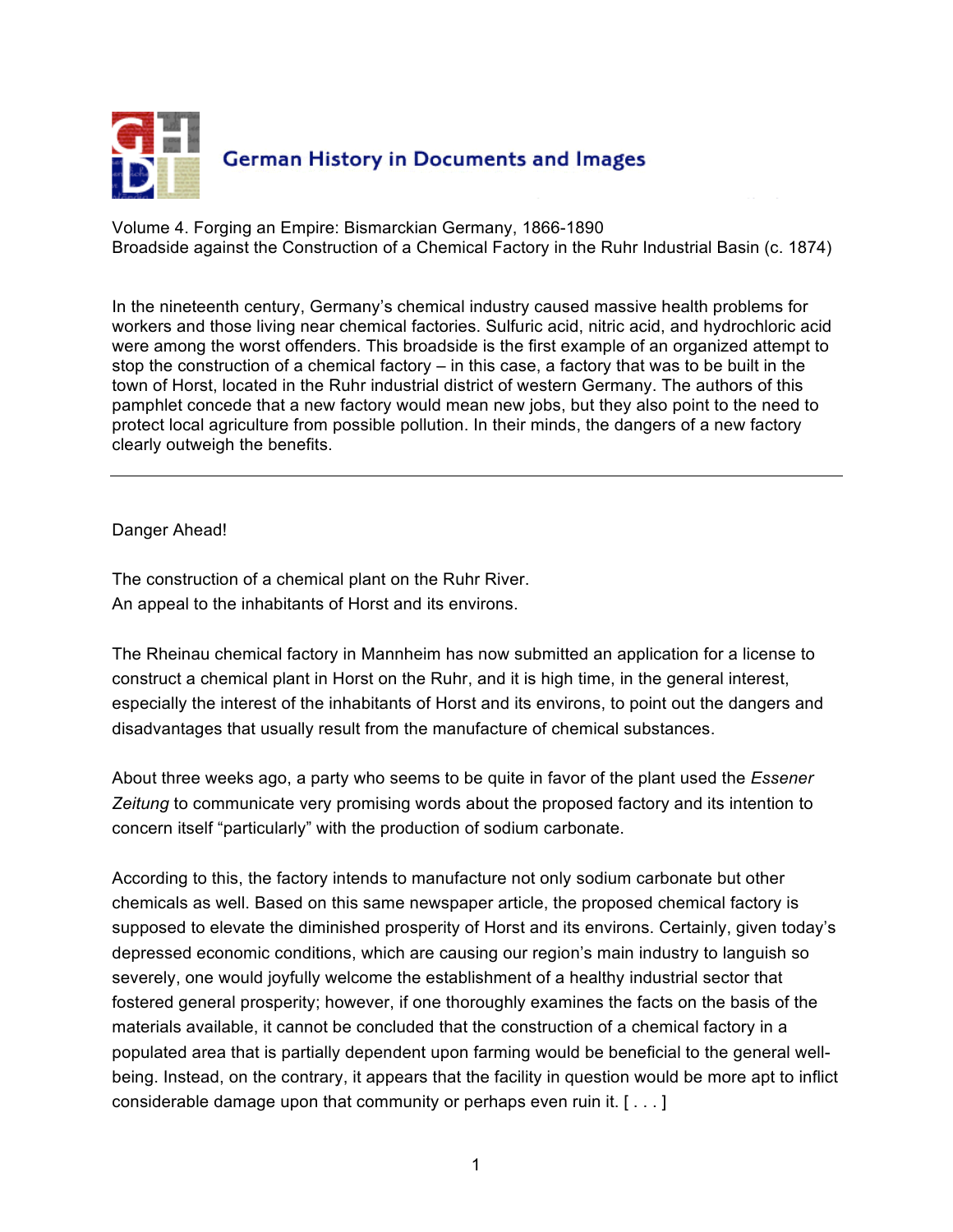That is to say, the information gathered suggests that the proposed factory will not turn out to be a source of prosperity, but rather a source of toxic chemicals that will spoil both air and water, rather than shower us with blessings. [ . . . ] Anyone who wishes to form an independent opinion about the manufacture of sodium carbonate and the resulting damages should visit the sites of Schalke and Duisburg, where a closer look, and the statements of those living in the vicinity of local chemical factories, will bring the facts clearly to light. [ . . . ]

Depending on the raw materials used and on the production method, the manufacture of chemicals generates a wide range of noxious fumes in the form of hydrogen sulfide gas, hydrogen chloride gas, hydrochloric acid fumes, etc. These emissions, influenced by temperature and wind direction, spoil the air for up to 2000 meters and more, have a harmful effect on human health, and affect vegetation or even destroy it completely. Countless expert reports and court findings have ascertained that gases emitted from chemical factories destroy plants and trees; additionally, upon closer observation of the sites, the layperson can see, beyond the shadow of a doubt, the adverse consequences of acidic fumes. If the wind blows in the corresponding direction, sometimes a short period – even a few hours – will suffice to kill green and woody plants. Above all, the fumes affect the blossoms of field crops and fruit trees within a considerable radius. Once they have been exposed to chemical fumes, they fall off prematurely. Here, it is also worth emphasizing that interested parties often have difficulty presenting evidence of longer-range damage – especially to blossoms – if it comes to damage claims or suits. For expert witnesses usually cannot be certain of the actual cause of the damages inflicted, especially since, according to the law, in determining the facts of the case, only a brief period of time can pass between the infliction of damage and their discovery; and in the course of legal proceedings, this matter cannot always be given adequate consideration.

Meadows and clover fields are damaged by the vapors in two respects: first, they are stunted in their growth, and second, whether fresh or dried, they become unsuitable as fodder for livestock. At the Seventh Meeting of German Foresters, which was held in Dresden last August, Dr. Schröder, a lecturer at the Forestry Academy in Tharant (Saxony), gave a presentation that drew attention to the fact that sulphurous acids – which, as is generally known, form during sodium carbonate production – have an adverse effect on leaf structures; he also stated that he had undertaken to establish this through countless chemical studies. The findings have shown that the acids destroy the chlorophyll substance, impairing the leaves' capacity for transpiration to such an extent that they must inevitably wither, which obviously causes the death of the woody plants [to which they are attached]. Inspection of the Rheinau chemical factory reveals that acidic fumes escaping from the factory premises and chimneys have had a devastating impact on the surrounding forests and gardens. During humid or calm weather conditions, the entire area is almost entirely enveloped within 15 to 30 minutes by these toxic fumes, which assume the form of a stinking and virtually impenetrable fog, and since the fumes weigh more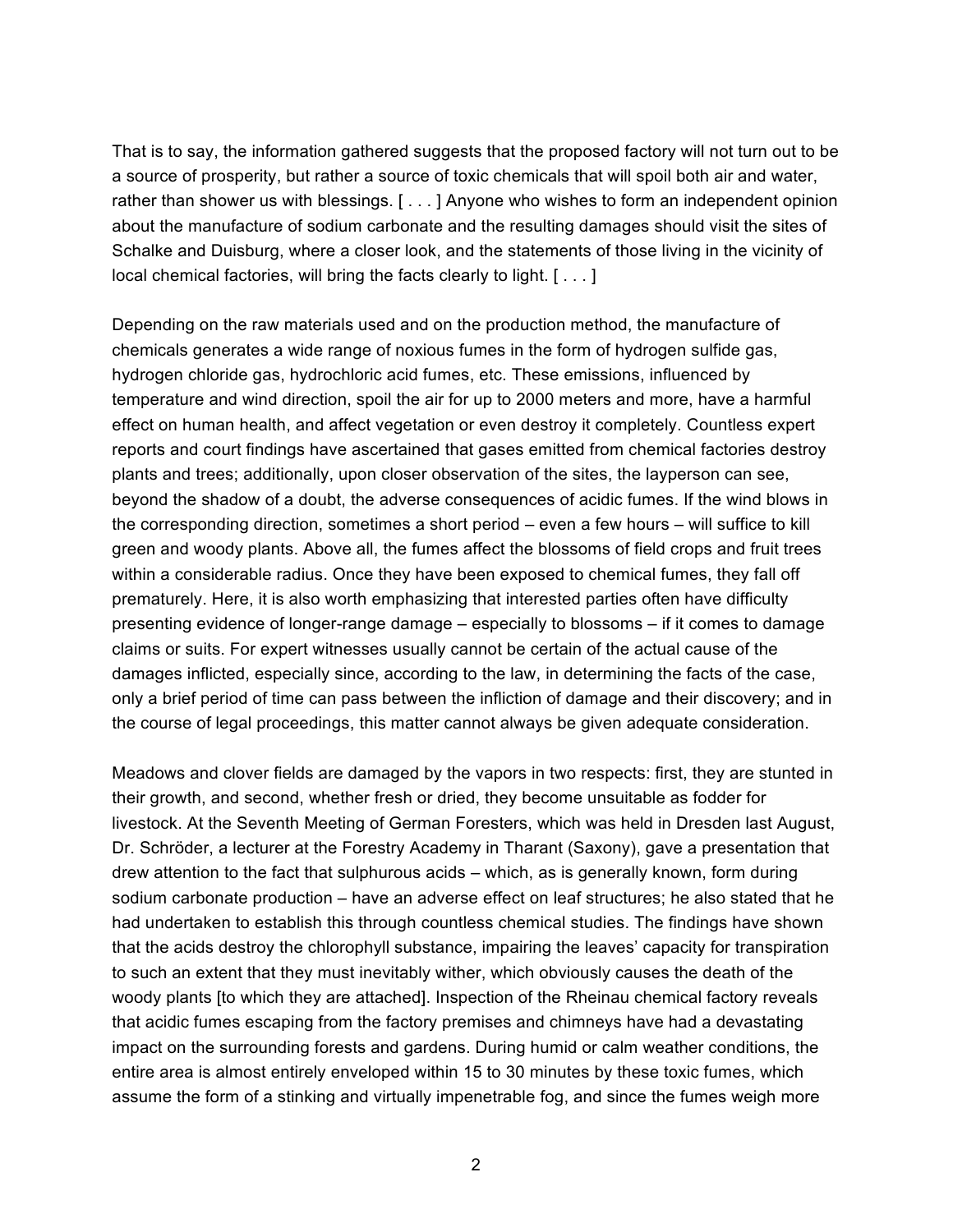than pure atmospheric air, the mists descend to the ground, gradually killing any vegetation. The resulting damage defies description. Since the factory management has nevertheless refused to grant the injured parties any compensation – something other chemical factories in the region do willingly – the forest and property owners have been forced to attain their rights through legal proceedings, about whose outcome they had no doubts, given the significant amount of supporting evidence and the example of similar cases that lead to convictions. As mentioned, the Rheinau Company has brushed off the amicable settlement offered to it by the injured parties out of hand, proof that the neighboring property owners in this case in Horst probably cannot reckon with any accommodating concessions.

In its application for a license, the Rheinau Company says that only one building will be located within a short distance of the factory planned in Horst. Wholly apart from the fact that short and long distances are totally relative terms – as is generally known, the harmful gases possibly extend for up to 2,000 meters – there are at least 20 to 30 residential buildings within a 500 meter radius of the projected factory premises. Additionally, the workers' settlement of "Neuschottland," which consists of approximately 50 dwellings and gardens and approximately 400 residents, is located a mere 400 meters, in the prevailing direction of the wind, from the proposed industrial property. Many workers already have to breathe poor air during working hours; should one actually pollute their air even during recreation time? Responding to an inquiry on this issue, the mayor of Seckenheim – where, as mentioned before, the Rheinau factory is currently located – declared quite frankly that a factory like Rheinau did not belong in a place with fields and gardens, and that it needed to be in a heath where nothing grew. Moreover, he said, due to the current Poor Law and the Law on the Freedom of Movement, the factory would only be a drawback for the community, because the workers' occupation was very unhealthy and would led them to sacrifice their health for the sake of relatively high wages, and that this would occur at the expense of the subsequent budget for poor relief.

On the part of the doctors, the emphasis is, among other things, on the fact that acidic vapors have very irritating and detrimental effect on the respiratory organs. According to the laws of science, any alien admixture to the air, especially the admixture of caustic substances that irritate the mucous membranes, is harmful to human health. Furthermore, the hydrogen sulfide gases developing in sodium carbonate sludge have a very worrisome and negative effect, especially when waste (the so-called sodium carbonate sludge) is piled in large heaps. [ . . . ] The chemical analyses of effluent generated from the production of sodium carbonate in several cases reveal the following contents: hydrochloric acid, iron oxide, manganese, and sulfuric acid, substances apt to affect drinking water adversely. If the aforementioned cesspits were really established and operated on the grounds purchased and earmarked for construction of the factory, terrain that contains high-lying gravel beds, then who could have any doubt, given the elevated location of this piece of property and the composition of the soil, that toxic water would nonetheless seep through the gravel and reach the surrounding wells and the nearby Ruhr

3